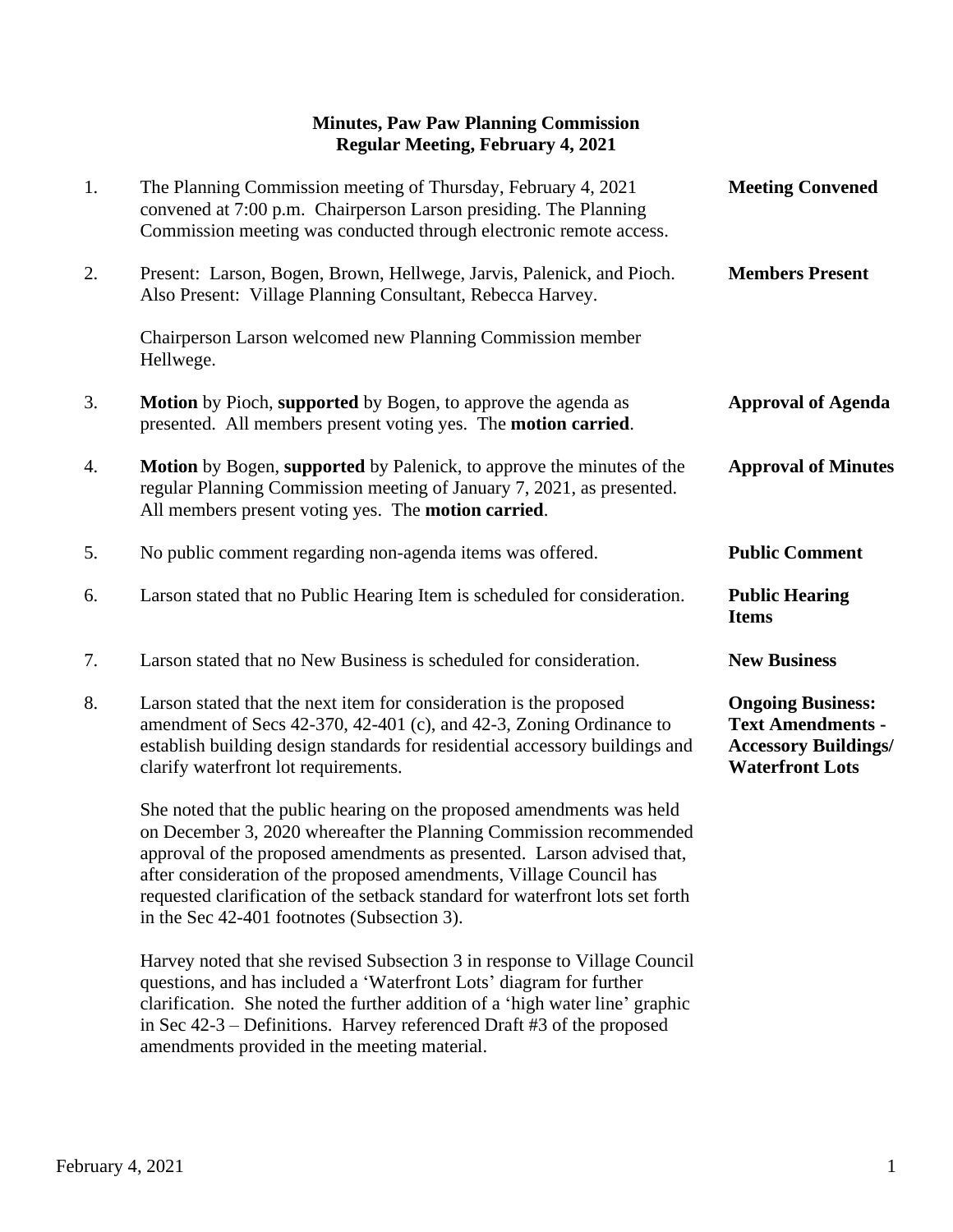Planning Commission review of the revised Subsection 3 ensued wherein the application of the setback standards to various land use scenarios was discussed. Larson stated that after further consideration of the proposed text/graphic, she is supportive of limiting accessory buildings to side/rear yards.

She questioned if the existing Schedule of Regulations (Section 42.401) is correct; namely regarding the setback standards for the R-M District. Harvey was requested to confirm the impact of the changes regarding setbacks on waterfront lots to the existing setback requirements within the R-M District.

Planning Commission members agreed on the value of the 'Waterfront Lot' graphic provided and supported including the graphic in the Zoning Ordinance.

**Motion** was then made by Pioch, **supported** by Jarvis, to recommend Village Council approval of the proposed amendment of Sec  $42-401$  (c) – Schedule of Regulations, as revised, including the 'Waterfront Lot' graphic, and the proposed amendment of Sec 42-3 – Definitions, as revised to include the 'High Water Line' graphic. All members present voting yes. The **motion carried**.

 It was clarified that the proposed amendment of Sec 42-370 remains as recommended on December 3, 2020.

9. Larson stated that the next item for consideration is continued discussion **Ongoing Business**: of the fencing standard set forth in Sec 42-405(c)(3) and the use of barbed **Fence Standards** wire fences in the Village. She reminded that the matter was first discussed in November, 2020, and the Planning Commission had declined to approve the use of barbed wire fencing at the VBCO storage building and requested Village Council feedback prior to considering an amendment of the fence standard.

 Larson stated that the Village Council thereafter requested the Planning Commission consider an amendment of Sec  $42-405(c)(3)$  that would allow the use of barbed wire fencing at facilities similar to the County storage building, while still limiting general use of barbed wire fencing in the Village.

 She noted that the Planning Commission had engaged in lengthy discussion of the Council's request in January and had noted the following points of consensus:

- Discretion for allowing barbed wire fencing should not be available in the review process; it should be clearly allowed/disallowed.
- A 'protective measures fencing' standard should be considered instead of reference to 'barbed wire fencing'.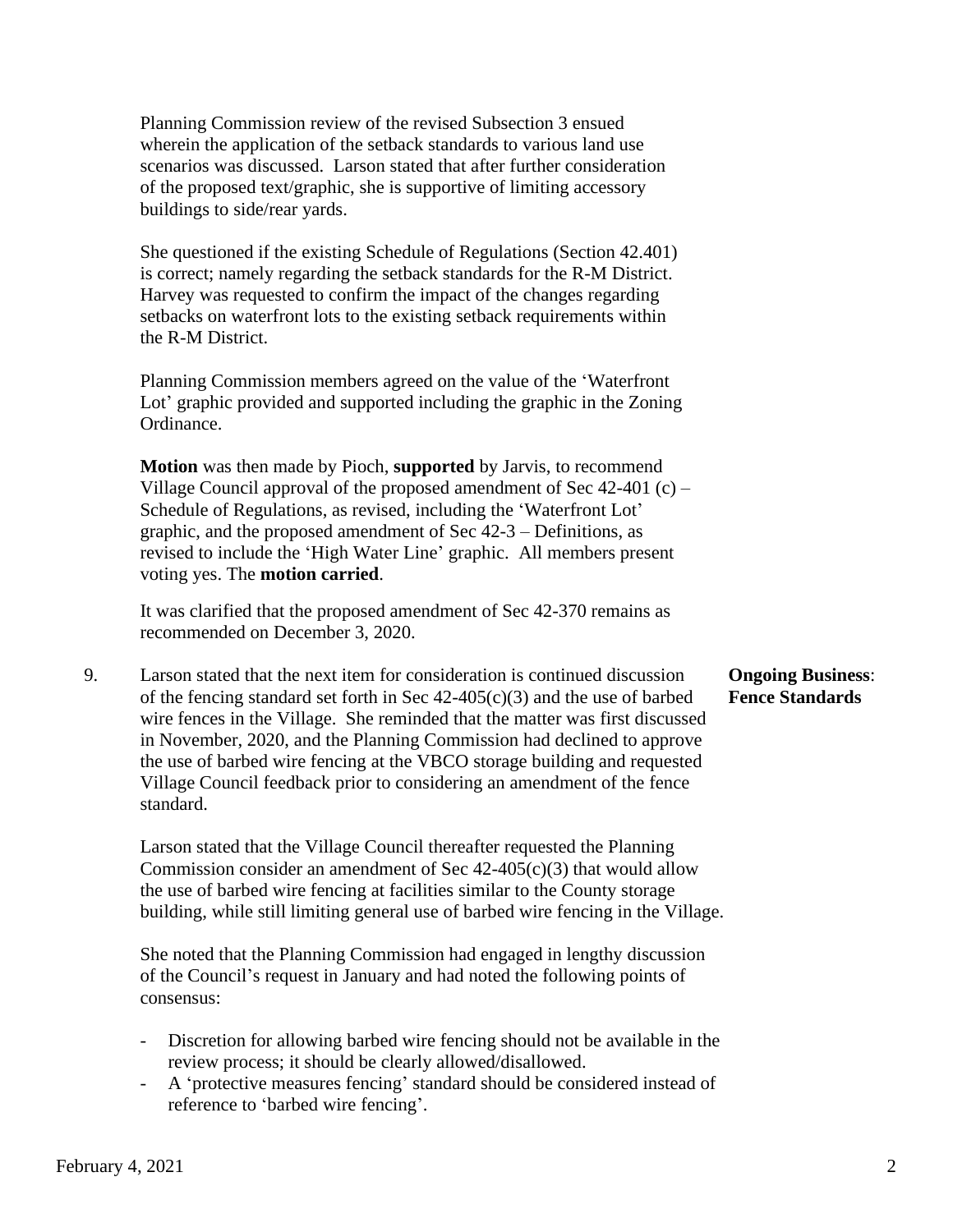- 'Protective measures fencing' should be defined to clarify if it includes barbed wire fencing. (photos should be used)

 Harvey was then directed to prepare draft text addressing 'protective measures fencing' for review in February.

 Harvey referenced the Planning Commission Memo provided, highlighting the literature review, sample ordinance approaches regarding 'protective measures fencing', and visual examples of 'protective measures fencing'. She presented three text amendment options allowing for limited use of barbed wire fencing (as requested) and a text amendment option involving 'protective measures fencing'.

 Pioch opined that the existing fencing provision and the three options allowing for limited use of barbed wire fencing do not solve the problem of opening up the Village to ill-placed fencing. Larson agreed, adding that the question of what constitutes 'public safety' remains. Bogen also expressed agreement, noting that barbed wire fencing is not that secure and that 'protective measures fencing' offers more effective fencing options.

 Palenick noted his concern with using a 'police only' approach in allowing barbed wire fencing since future locations of law enforcement facilities are unknown and could be undesirable for use of such fencing. He stated that the 'protective measures fencing' appears to offer options that are equally, if not more, effective, but questioned the cost of such fencing. Hellwege agreed, indicating support for the 'protective measures fencing' approach but felt price checking was a needed next step.

 Pioch, Larson, Bogen, Palenick and Hellwege voiced a preference for the text amendment option for 'protective measures fencing' and support for an investigation of associated costs.

 Jarvis stated that she feels the path being pursued by the Planning Commission is not responsive to the request by Village Council. She encouraged that the Commission instead focus on the three text amendment options that allow limited use of barbed wire fencing and move forward language for same as requested.

Larson stated that she feels a well-reasoned position on the use of barbed wire fencing in the Village with a discussion of security fencing alternatives would be helpful in allowing Village Council to move forward on this request. Harvey was directed to prepare a report that outlines the pros/cons of allowing barbed wire fencing in the Village; the concerns with attempting to allow barbed wire fencing only for specific land uses; how 'protective measures fencing' can serve as an option to barbed wire fencing; and the costs associated with such an option. It was requested that the report be scheduled